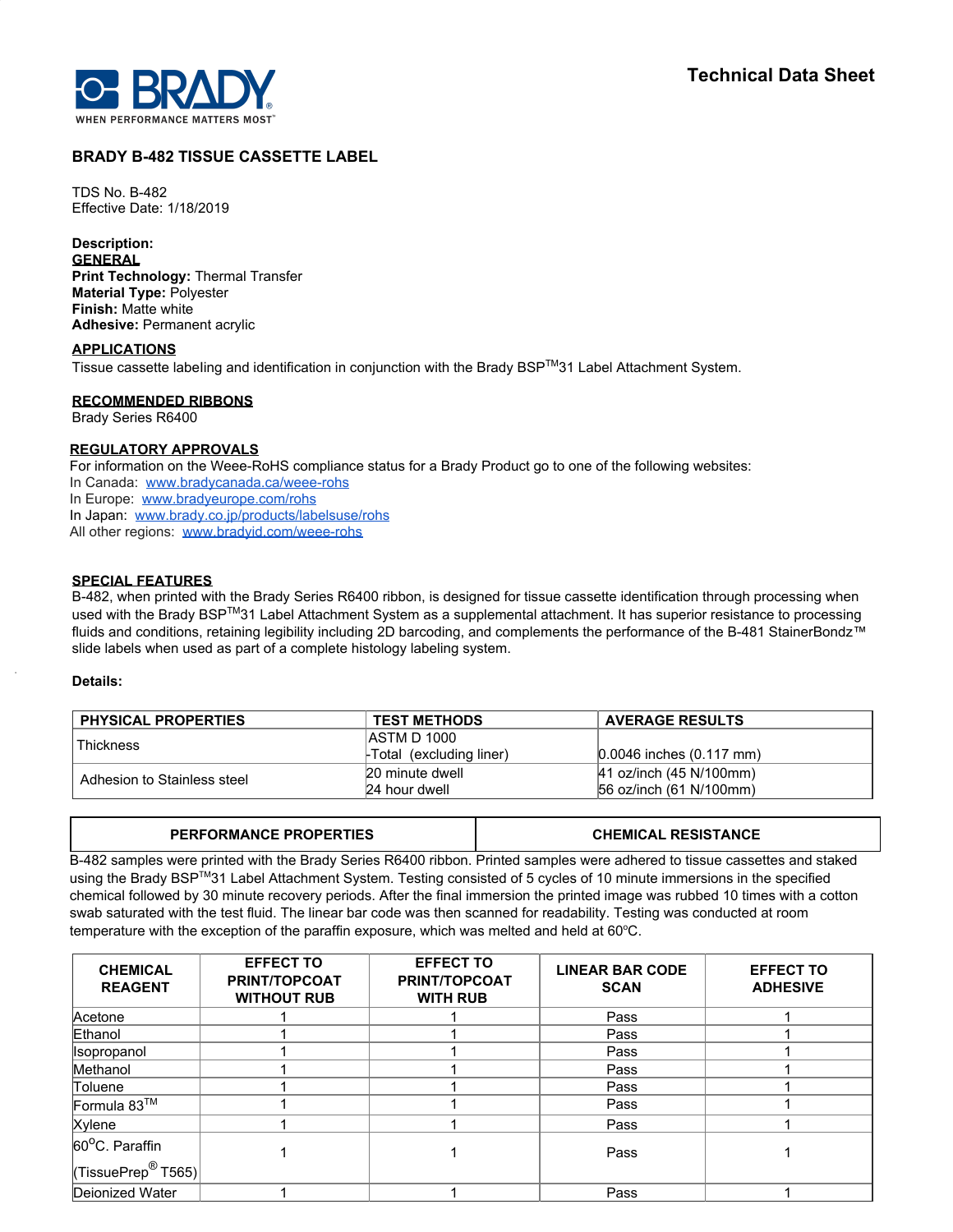Rating scale: 1=no visible effect 2=slight smear or print removal or adhesive oozing, detectable but minimal 3=moderate smear or print removal or adhesive oozing 4=severe smear or print removal or adhesive oozing 5=complete smear, print removal or topcoat removal (delamination) or adhesive oozing

# **PERFORMANCE PROPERTIES TISSUE PROCESSING**

B-482 samples were printed with the Brady Series R6400 ribbon. Printed samples were laminated to tissue cassettes and staked using the Brady BSP™31 Label Attachment System.

These cassettes were placed in the Tissue-Tek® V.I.P.TM 3000 Vacuum Infiltration Processor. The tissue cassettes were processed using the following schedules (standard or fast). After processing the tissue cassettes were embedded with wax and trimmed (either mechanically or with a Shandon PARA TRIMMER®).

# **STANDARD SCHEDULE**

| <b>STATION</b> | <b>REAGENT</b>                         | <b>CYCLE</b><br><b>TIME</b> | <b>TEMPERATURE</b> | <b>PRESSURE/ VACUUM</b> |
|----------------|----------------------------------------|-----------------------------|--------------------|-------------------------|
| 11             | Water                                  | 1 hour                      | $35^{\circ}$ C     | <b>ON</b>               |
| 2              | Water                                  | 1 hour                      | $35^{\circ}$ C     | ON                      |
| 3              | 70% Ethanol                            | 1 hour                      | $35^{\circ}$ C     | ON                      |
| 4              | 80% Ethanol                            | 1 hour                      | $35^{\circ}$ C     | <b>ON</b>               |
| 5              | 95% Ethanol                            | 1 hour                      | $35^{\circ}$ C     | ON                      |
| 6              | 95% Ethanol                            | 1 hour                      | $35^{\circ}$ C     | ON                      |
| 7              | 100% Ethanol                           | 1 hour                      | $35^{\circ}$ C     | ON                      |
| 8              | 100% Ethanol                           | 1 hour                      | $35^{\circ}$ C     | ON                      |
| 9              | Xylene                                 | 1 hour                      | $35^{\circ}$ C     | <b>ON</b>               |
| 10             | Xylene                                 | 1 hour                      | $35^{\circ}$ C     | ON                      |
| 11             | Paraffin(TissuePrep <sup>®</sup> T565) | 1 hour                      | $60^{\circ}$ C     | ON                      |
| 12             | Paraffin(TissuePrep <sup>®</sup> T565) | 1 hour                      | $60^{\circ}$ C     | ON                      |
| 13             | Paraffin(TissuePrep <sup>®</sup> T565) | 1 hour                      | $60^{\circ}$ C     | ON                      |

#### **FAST SCHEDULE**

| <b>STATION</b> | <b>REAGENT</b>                         | <b>CYCLE</b><br><b>TIME</b> | <b>TEMPERATURE</b> | <b>PRESSURE/ VACUUM</b> |
|----------------|----------------------------------------|-----------------------------|--------------------|-------------------------|
| l1             | Water                                  | 17 minutes                  | $45^{\circ}$ C     | <b>ON</b>               |
| 2              | Water                                  | 17 minutes                  | $45^{\circ}$ C     | ON                      |
| þЗ             | 70% Ethanol                            | 17 minutes                  | $45^{\circ}$ C     | ON                      |
| 4              | <b>B0% Ethanol</b>                     | 17 minutes                  | $45^{\circ}$ C     | ON                      |
| 5              | 95% Ethanol                            | 17 minutes                  | $45^{\circ}$ C     | ON                      |
| 6              | 95% Ethanol                            | 17 minutes                  | $45^{\circ}$ C     | ON                      |
| 7              | 100% Ethanol                           | 17 minutes                  | $45^{\circ}$ C     | ON                      |
| 8              | 100% Ethanol                           | 17 minutes                  | $45^{\circ}$ C     | ON                      |
| 9              | Xylene                                 | 17 minutes                  | $45^{\circ}$ C     | ON                      |
| 10             | Xylene                                 | 17 minutes                  | $45^{\circ}$ C     | ON                      |
| 11             | Paraffin(TissuePrep <sup>®</sup> T565) | 17 minutes                  | $60^{\circ}$ C     | ON                      |
| 12             | Paraffin(TissuePrep <sup>®</sup> T565) | 17 minutes                  | $60^{\circ}$ C     | ON                      |
| 13             | Paraffin(TissuePrep <sup>®</sup> T565) | 17 minutes                  | $60^{\circ}$ C     | ON                      |

Test Results: All the labels remain attached to the cassettes throughout processing, trimming, and embedding. Print was unaffected and human readable. 2D codes as well as linear bar codes were all machine readable.